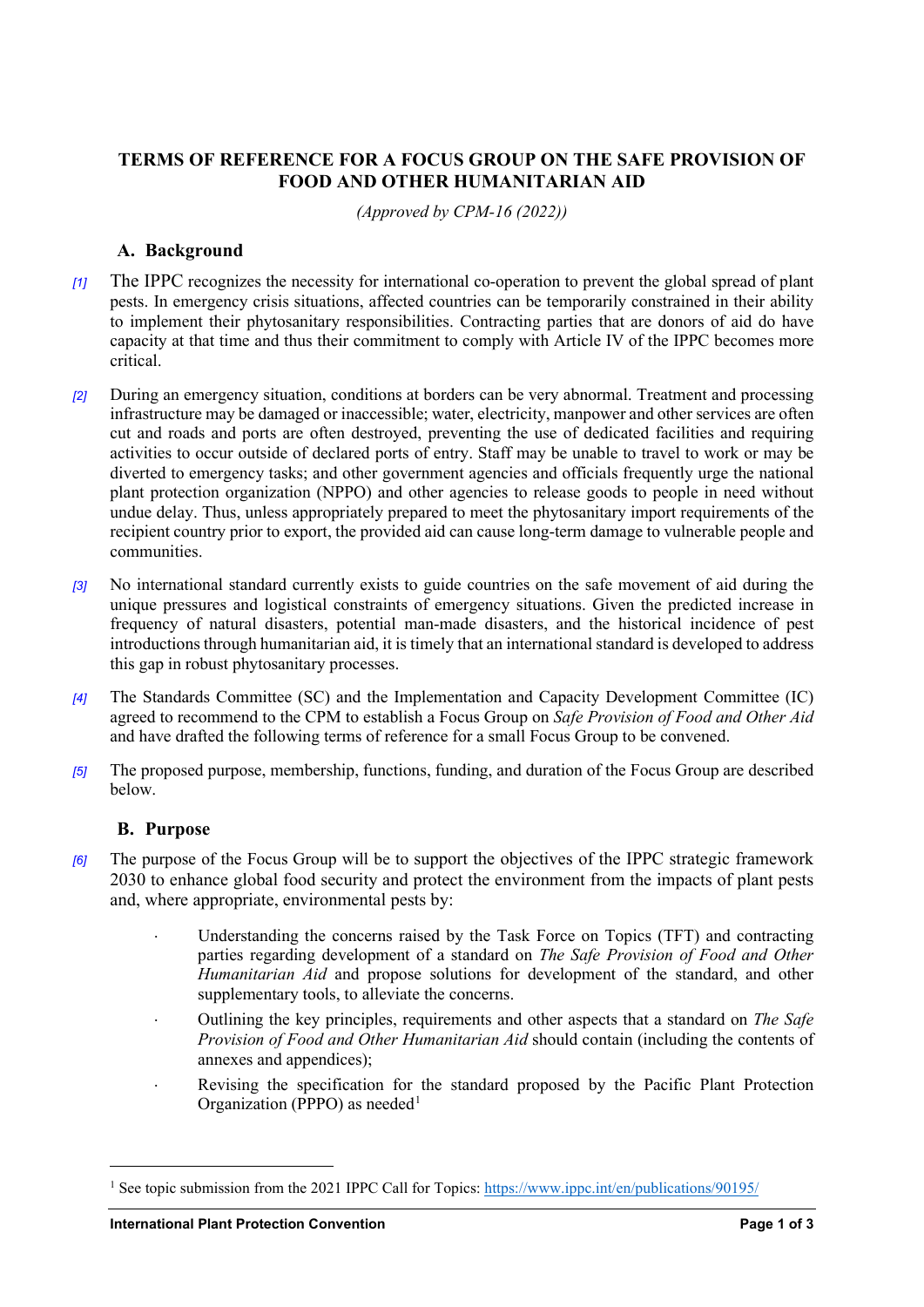# **C. Membership**

- *[7]* The CPM Focus Group on *Safe Provision of Food and Other Humanitarian Aid* should be skills- and knowledge based with broad geographical and gender representation. The group should be composed of a maximum of twelve members, from both recipient and donor NPPOs, including at least one representative of the Bureau, one of the SC, one of the IC and one from a regional plant protection organization (RPPO) from the region that has been recipient of food and other humanitarian aid.
- *[8]* In addition to the twelve members, up to three invited experts from donor agencies (e.g. World Food Program) should also be invited to participate as observers.
	- (1) The members of the Focus Group should have experience and expertise in one or more of the following areas:
		- procurement and the supply of humanitarian aid (aid agency and government)
		- plant health policy and risk management regulation
		- plant health emergency response/management
		- clearance of imported goods under emergency or disaster constraints
	- (2) All members should have knowledge of the IPPC's mandate, strategic framework, and activities.
	- (3) The Bureau will select the members and make-up of the Focus Group.

## **D. Functions**

- *[9]* The Focus Group will:
	- Document the concerns raised by the TFT and contracting parties and propose potential solutions for consideration for the development of a standard.
	- Modify the specification for the standard 'Safe provision of food and other humanitarian aid' proposed by the PPPO during the call for topics, as needed.
	- Draft the principles and elements that the standard could contain, in relation to the reference material below and the deliberations of the Focus Group.
	- To analyze the feasibility and potential impediments in implementing such a standard and to contracting parties being able to comply with one.
	- Present the analysis and draft principles and elements to the SC, IC, Strategic Planning Group (SPG) and CPM for advice and direction.
- *[10]* The work of the Focus Group will be informed by examples of pest introductions resulting from aid, current regional and NPPO initiatives to manage the risk from aid, CPM Recommendation 09: *Safe provision of food and other aid to prevent the international spread of plant pests during an emergency situation*, any other relevant CPM Recommendation, the submission of the PPPO to the 2021 IPPC Call for Topics on this issue and other relevant material.

## **E. Process**

- *[11]* The establishment of the Focus Group will follow a CPM decision on this subject in its 2022 session.
- *[12]* The member selection for the Focus Group shall be carried out according to the following guidelines:
	- A call for nominations will be published on the IPPC website by June 2022 to allow contracting parties and regional plant protection organizations to nominate their representatives to be part of the Focus Group. Each region shall nominate one or more experts from different disciplines to fit some of the skill sets described under "Membership".
	- The IPPC Secretariat will review the nominations and submit them to CPM Bureau for selection assuring gender and geographical balance. The CPM-Bureau should endeavor to select one